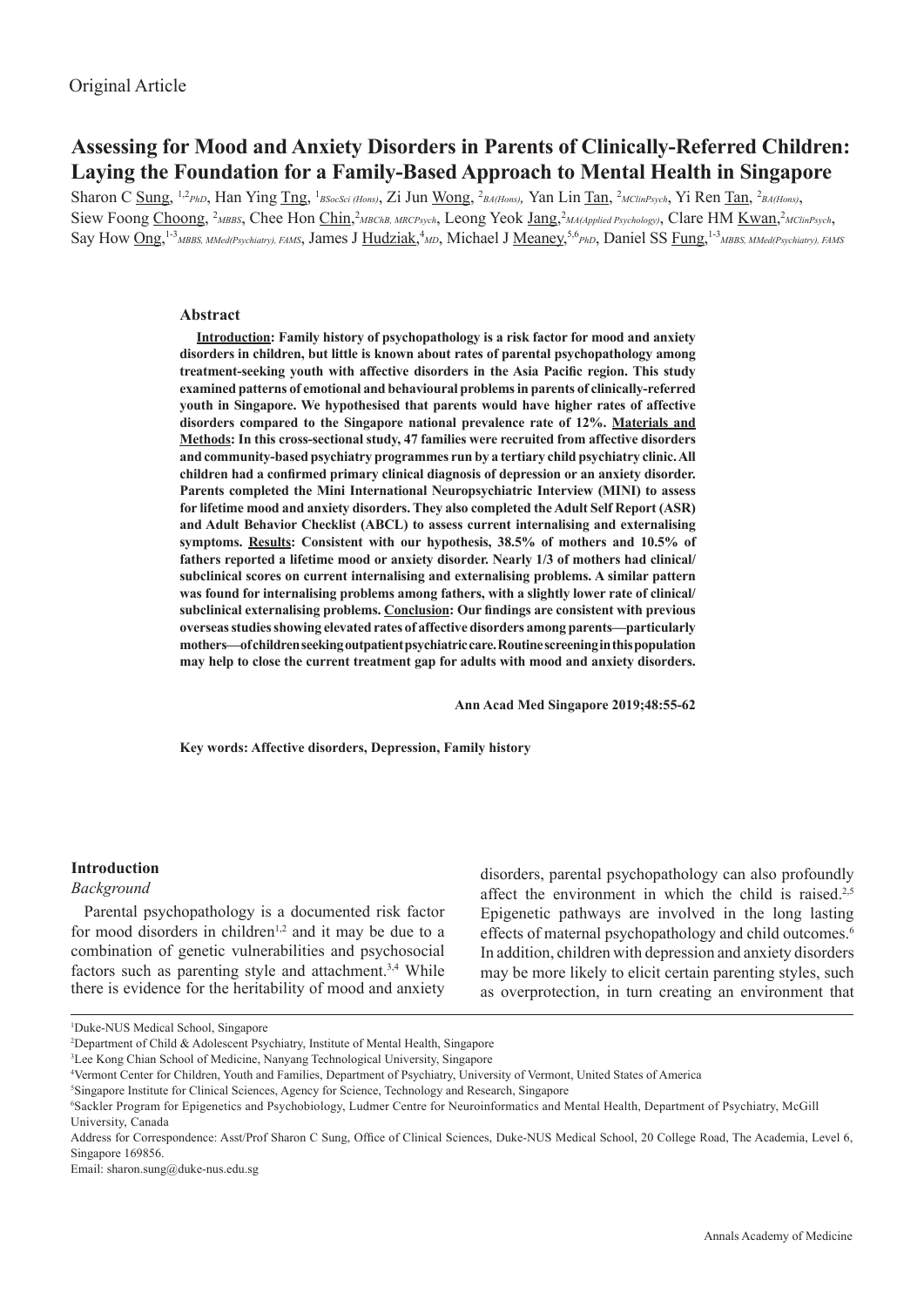maintains affective symptoms.7 Children's symptoms can also become an increased risk and/or perpetuating factor for psychopathology in parents.<sup>8</sup>

The intergenerational association between maternal and offspring depression and anxiety persists well into adulthood.6,9 In a 30-year follow-up study of children of parents with depression, it was found that they had a threefold increased risk for depression and anxiety when compared to children whose parents did not have depression.<sup>10</sup>Maternal depression and anxiety measured in late adolescence was consistently associated with offspring depression and anxiety across daughters' transition to adulthood.<sup>6</sup> Recent clinical data has suggested that treatment of maternal depression can reduce the number of psychiatric diagnoses and problem behaviours in their children.<sup>11</sup> For example, in a United States (US) study of 168 mothers with major depression who were treated with 9 sessions of interpersonal or supportive psychotherapy, improvement in mothers' depressive symptoms after psychotherapy predicted an improvement in their children's functioning 3 to 6 months later, an effect that was independent of the youth's treatment.11 Taken together, these studies suggest that a family-based approach to assessment and treatment of mental health conditions is warranted. However, screening family members of clinically-referred youth is not routinely done in clinical practice.

To our knowledge, no studies have been conducted on the rates of psychopathology in parents seeking psychiatric evaluation for their children in an Asian setting. Data from overseas studies indicate that parents of treatmentseeking youth have high rates of internalising conditions. In a US study, Ferro et al<sup>12</sup> found that among mothers who brought their children to paediatric psychiatry clinics for depression and anxiety, 14% screened positive for current major depression, 17% for panic disorder, and 17% for generalised anxiety disorder. In a United Kingdom sample, Cooper et al<sup>13</sup> found that 57% of mothers and 33% of fathers of children with anxiety disorders had lifetime major depressive disorder, while 68% of mothers and 45% of fathers had lifetime anxiety disorders. Middeldorp et  $al<sup>14</sup>$  found that among parents of children who presented for outpatient psychiatric services in the Netherlands, approximately 20% of mothers and fathers had elevated scores on internalising problems. In a study by Swartz et al,15 over 60% of mothers seeking outpatient psychiatric care for their children met criteria for Diagnostic and Statistical Manual of Mental Disorders, 4<sup>th</sup> Edition (DSM-IV) mood and anxiety disorders. Vidair and colleagues<sup>16</sup> examined rates of parental psychiatric symptoms in a sample of 848 youth aged 6 to 17 years who were assessed at a tertiary outpatient psychiatric clinic in the US. Results indicated that over 18% of mothers and fathers experienced elevated psychiatric symptoms. Maternal and paternal symptoms

were significantly associated with the severity of the child internalising and externalising symptoms. The investigators proposed that screening parents for psychopathology should be part of a child's psychiatric evaluation. A similar multiinformant approach has also been advocated by Hudziak and colleagues.<sup>17</sup>

### *Study Aims and Hypotheses*

To date, there have been no studies using a family-based approach to examine patterns of parental mood and anxiety disorders among clinically-referred youth in Singapore. According to the Singapore Mental Health Study (SMHS), approximately 12% of the population had at least 1 lifetime affective, anxiety, or alcohol use disorder.18 Data from the SMHS also showed that the lifetime prevalence of major depressive disorder was higher among women (7.2%) than men (4.3%).19 However, an estimated 59.6% of people with major depressive disorder and 56.5% of those with generalised anxiety disorder did not seek medical treatment for their conditions,<sup>20</sup> indicating a large treatment gap for adults with mood and anxiety disorders in Singapore.

It is possible that parents are more comfortable seeking mental healthcare for their children than they are seeking psychiatric care for themselves. Hence, assessment and referral of parents of treatment-seeking youth when presenting at the child outpatient clinic may provide another route to diagnosis and treatment for those with mental health issues who might otherwise remain unidentified and untreated. This study aimed to characterise patterns of psychiatric diagnosis and mental health problems among parents of clinically-referred youth with mood and anxiety disorders in Singapore with the goal of informing future family-based assessment and intervention strategies.

Building on previous findings regarding the intergenerational transmission of depression and anxiety, we hypothesised that parents of youth with mood and anxiety disorders would: 1) have higher rates of lifetime mental health disorders compared to the national prevalence rate of 12%, and 2) show elevations on current multi-informant ratings of internalising and externalising problems, as well as mood and anxiety symptoms.

### **Materials and Methods**

### *Study Design and Setting*

The study design was cross-sectional in nature. We enrolled 47 children, aged 6 to 19 years of age from a public outpatient subspecialty clinic serving children with mood and anxiety disorders and 2 community outreach teams based at the Department of Child and Adolescent Psychiatry at the Institute of Mental Health (IMH) in Singapore.21The outpatient psychiatry clinic is a tertiary-level service that is organised into 3 subspecialty clinics. The Mood and Anxiety Clinic offers medication management by psychiatrists, in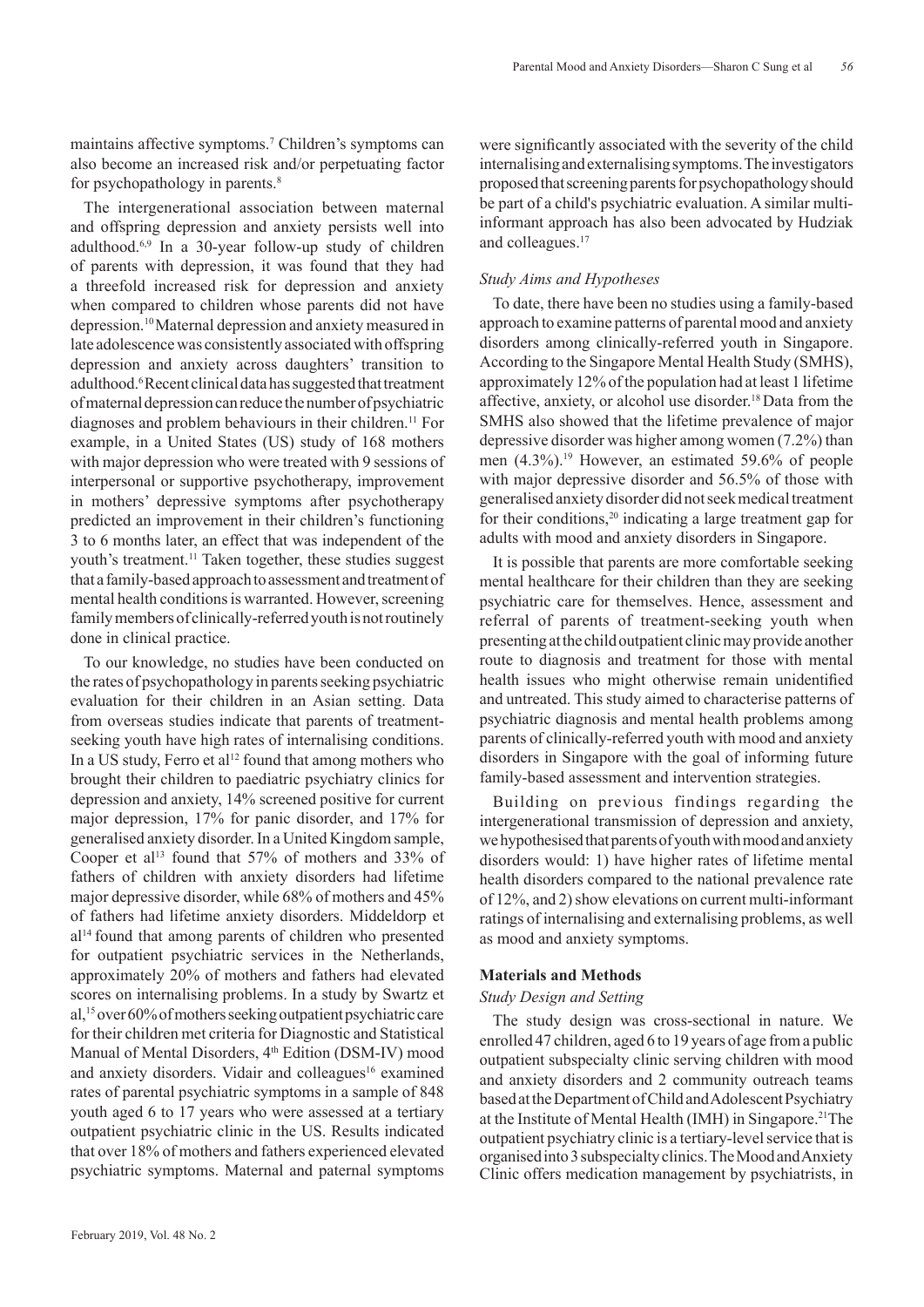addition to cognitive behavioural therapy and family therapy provided by clinical psychologists and social workers. The community-based multidisciplinary teams consist of psychiatrists, social workers, and psychologists who provide assessment, consultation-liaison, and psychotherapy services to schools for children and adolescents with suspected mental health conditions.<sup>22</sup>

#### *Participants and Procedures*

Recruitment was based on the inclusion and exclusion criteria described in Table 1 pertaining to child participants. Of the 47 children, 3 failed to complete the study procedures and were therefore excluded from analysis. The 44 identified participants and their parents completed structured clinical interviews<sup>23,24</sup> and validated multi-informant rating scales<sup>25-28</sup> to assess the presence of lifetime DSM-IV diagnoses and current mental health/behavioural problems. Figure 1 shows the recruitment flowchart.

### *Procedures*

All study procedures took place during 1 to 2 study visits, which included obtaining vital signs, body mass index (BMI), and child medical/psychiatric history, administration of structured clinical interviews regarding the child (Diagnostic Interview Schedule for Children IV; DISC-IV)24 and parents (Mini-International Neuropsychiatric Interview-IV; MINI-IV) $^{23}$  and administration of multi-informant rating scales assessing current parent symptoms (Adult Self-Report; ASR, Adult Behavior Checklist; ABCL).25,28

To minimise burden on participants and their families, we attempted to complete all study procedures during 1 study visit. If both parents were not available, we allowed the recruitment of the child and 1 parent. Participants were also given the option of bringing home the rating scales for completion to reduce the amount of time spent during the study visit. To cater for the Chinese-speaking families, Mandarin versions of the structured clinical interviews and rating scales were also administered, when necessary. A

| Table 1. Inclusion/Exclusion Criteria for Children |  |
|----------------------------------------------------|--|
|----------------------------------------------------|--|

| <b>Inclusion</b>                                                | Exclusion                                                                                 |
|-----------------------------------------------------------------|-------------------------------------------------------------------------------------------|
| • 6 to 19 years of age                                          | • Unstable medical condition                                                              |
| • English- or Mandarin-speaking                                 | • Severe psychiatric disorders<br>(i.e. ASD, schizophrenia, other<br>psychotic disorders) |
| • Primary clinical diagnosis of<br>mood and/or anxiety disorder | • Current active suicidal and/<br>or homicidal ideation with<br>plan/intent               |
| • Willing and able to<br>complete questionnaires                | • Unable to comprehend<br>rating scales                                                   |
|                                                                 | • Borderline personality traits                                                           |
|                                                                 |                                                                                           |

ASD: Autism spectrum disorder



Fig. 1. Recruitment flow chart.

total of 5 parents completed the rating scales and interviews in Mandarin.

Following completion of the study assessments, all participants and their caregivers were offered an optional review of their results, general psycho-education about mood and/or anxiety disorders, and possible treatment options. Parents with prominent symptoms who were not already being treated were referred to IMH psychiatry or community mental health services for further evaluation and treatment. All of the study procedures were on voluntary basis and were approved by the National Healthcare Group Domain Specific Institutional Review Board.

#### *Parent and Child Assessments*

For child diagnostic assessments, we used the National Institute of Mental Health DISC-IV, a well validated structured parent interview designed to assess mental disorders in youth based on DSM-IV criteria.24 The DISC-IV has been widely used to assess inclusion criteria in research studies involving children and adolescents. Our research team used the DISC-IV in several prior studies of the local population.29-31 For adult interviews, we used the MINI-IV, a reliable and valid semi-structured interview designed to assess the DSM-IV disorders most commonly encountered in psychiatric outpatients.23,24 The Principal Investigator had extensive experience using the MINI-IV in prior studies of adults in the  $US<sup>32</sup>$  and Singapore.<sup>33,34</sup>

For the multi-informant rating scales, we used the Achenbach System of Empirically Based Assessments (ASEBA), a comprehensive system for assessing adaptive and maladaptive functioning in a cross-cultural context.25 We used 2 adult rating scales: the spouse-report ABCL and the self-report ASR.28 Subscales of these measures assess broadband internalising and externalising symptoms, behavioural problem domains, and symptoms corresponding to DSM-IV diagnoses. Our research team participated in the cross-cultural validation of the ASEBA scales and we have used them in several studies of the local population.<sup>26, 35-38</sup> The thresholds for clinical and subclinical scores for the ABCL and ASR correspond to the 97<sup>th</sup> and 93<sup>rd</sup> percentiles, respectively, of men and women in the general population.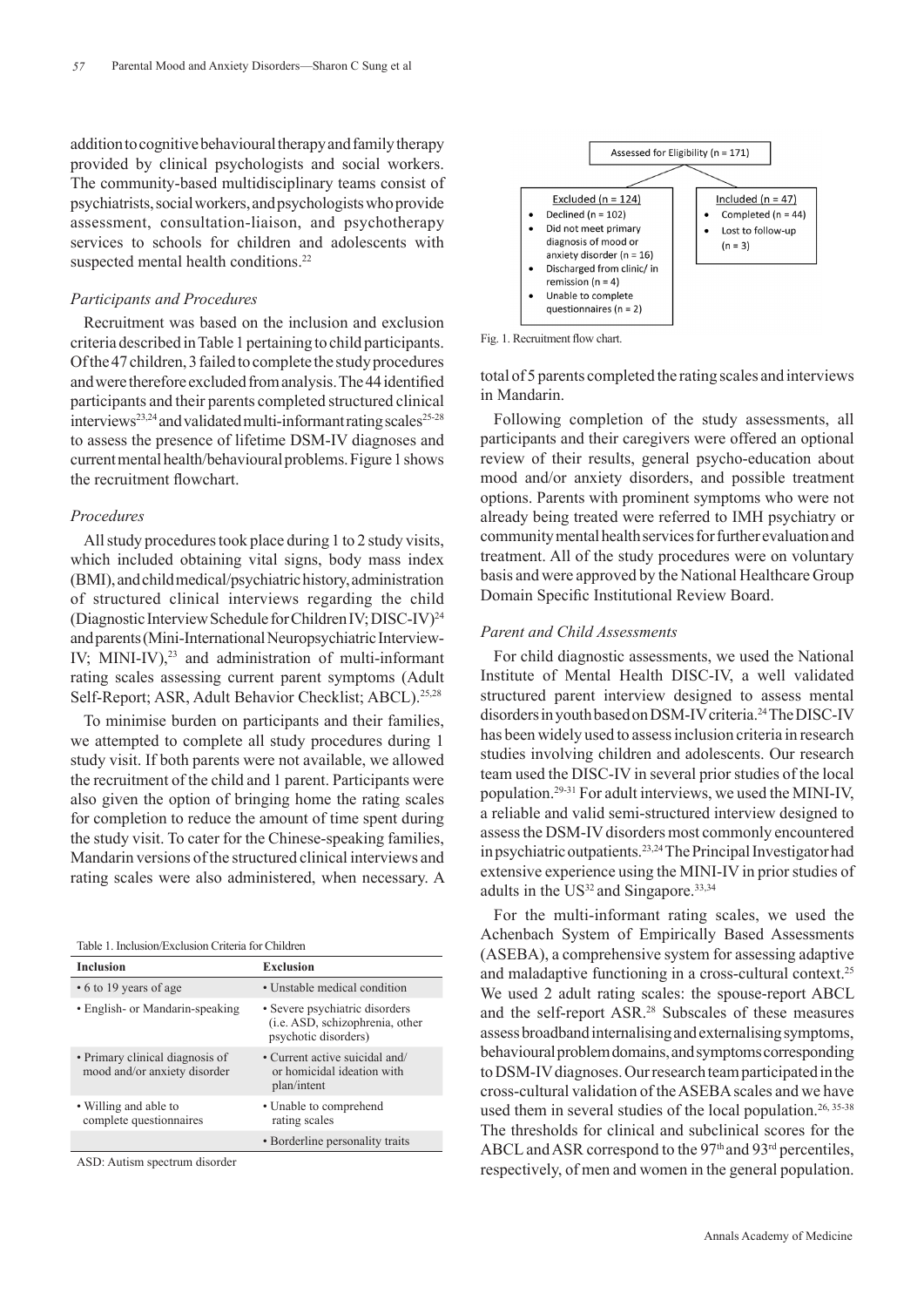### **Results**

## *Participant Characteristics*

Out of the 44 families, there were 5 child-father pairs, 25 child-mother pairs and 14 child-father-mother triads. All 44 children had a clinical DSM-IV diagnosis of either depression (36.4%) and/or anxiety disorders (63.6%). Of these 44 patients,  $38.6\%$  (n = 17) were male and 61.4% (n  $= 27$ ) were female. Ethnicity was 84.1% (n = 37) Chinese, 6.8% ( $n = 3$ ) Indian and 9.1% ( $n = 4$ ) other race/ethnicity. The age (mean, SD) of child, father, and mother participants were 14.8 (3.4), 49.4 (5.9), and 46.9 (5.4) years, respectively. Other child demographic and clinical characteristics can be found in Table 2.

## *Parental Mental Health Disorders*

Tables 3 to 5 show the prevalence of lifetime mood and anxiety disorders and current mental health symptoms among parents. Consistent with our hypothesis, 38.5% of mothers and 10.5% of fathers met diagnostic criteria for a lifetime mental health disorder as assessed by the Mini-International Neuropsychiatric Interview-IV (MINI-IV) (see Table 3). Several of the parents also reported comorbid depressive and anxiety disorders. Comorbid depression and agoraphobia was found in 2.6% of mothers, comorbid depression and obsessive-compulsive disorder in 2.6% of mothers, comorbid depression and social anxiety disorder in 2.6% of mothers. Comorbid depression, panic disorder, and mood disorder with psychotic features was found in 2.6% of fathers. Comorbid depression, panic disorder, agoraphobia, and social phobia was found in 2.6% of mothers.

# *Parental Internalising, Externalising and Affective Symptoms* Self-Report

For internalising symptoms, 27% of mothers and 31.6% of fathers scored in the clinical or subclinical range. For externalising symptoms, 32.4% of mothers and 15.8% of fathers scored in the clinical or subclinical range. For depressive problems, 18.2% of mothers and 9.4% of fathers scored in the clinical and subclinical range. For anxiety problems, 9% of mothers and 11.6% of fathers scored in the clinical and subclinical range. For suicidal ideation, 17.9 % (n = 7) of mothers and 5.2% of fathers (n = 1) answered "Sometimes True" to the item "I think about killing myself." Table 4 presents ASEBA subscale scores for self-reported internalising, externalising, syndrome scales, and DSM-oriented scales.

### Spouse-Report

For internalising symptoms, 31.6% of mothers and 23.7% of fathers scored in the clinical or subclinical range. For externalising symptoms, 21% of mothers and 18.4% of fathers scored in the clinical or subclinical range. For Table 2. Demographic and Clinical Characteristics of Child Participants

| <b>Demographic Characteristics</b>                 |           |
|----------------------------------------------------|-----------|
| Ethnicity of child $(n, %)$                        |           |
| Chinese                                            | 37 (84.1) |
| Indian                                             | 3(6.8)    |
| Others                                             | 4(9.1)    |
| Gender of child $(n, %)$                           |           |
| Male                                               | 17 (38.6) |
| Female                                             | 27(61.4)  |
| Religion $(n, %)$                                  |           |
| Buddhist/Taoist                                    | 18 (40.9) |
| Christian/Catholic                                 | 19 (43.2) |
| Muslim                                             | 2(4.5)    |
| No religion                                        | 12(27.3)  |
| Education level of child $(n, %)$                  |           |
| Primary                                            | 11 (25.0) |
| Secondary                                          | 19 (43.2) |
| Polytechnic or junior college                      | 12(27.3)  |
| Not in school                                      | 2(4.5)    |
| <b>Clinical Characteristics</b>                    |           |
| Maternal medication use during pregnancy $(n, \%)$ |           |
|                                                    |           |
| None                                               | 23 (52.3) |
| Stimulants                                         | 3(6.8)    |
| Antidepressants                                    | 14 (31.8) |
| Others                                             | 3(6.8)    |
| Child's psychiatric diagnosis (n, %)               |           |
| Major depressive disorder                          | 16(36.4)  |
| Panic disorder                                     | 5(11.4)   |
| Social anxiety disorder                            | 6(13.6)   |
| Generalised anxiety disorder                       | 7(15.9)   |
| Obsessive-compulsive disorder                      | 6(13.6)   |
| Separation anxiety disorder                        | 1(2.3)    |
| Selective mutism                                   | 2(4.5)    |
| Specific phobia                                    | 1(2.3)    |
| Past history of suicide attempt $(n, %)$           | 7(15.9)   |
| Age of onset (M, SD)                               | 11.9(3.6) |
| Children's Global Assessment Scale score (M, SD)   | 62.9(9.1) |

depressive problems, 11.4% of mothers and 4.7% of fathers scored in the clinical and subclinical range. For anxiety problems, 9.1% of mothers and 7% of fathers scored in the clinical and subclinical range. Table 5 presents ASEBA subscale scores for spouse-reported internalising, externalising, syndrome scales, and DSM-oriented scales. For the ABCL and the ASR, internalising and externalising problems scores were considered clinical if they were above the 90<sup>th</sup> percentile and subclinical if they were between the 84<sup>th</sup> to 90<sup>th</sup> percentiles.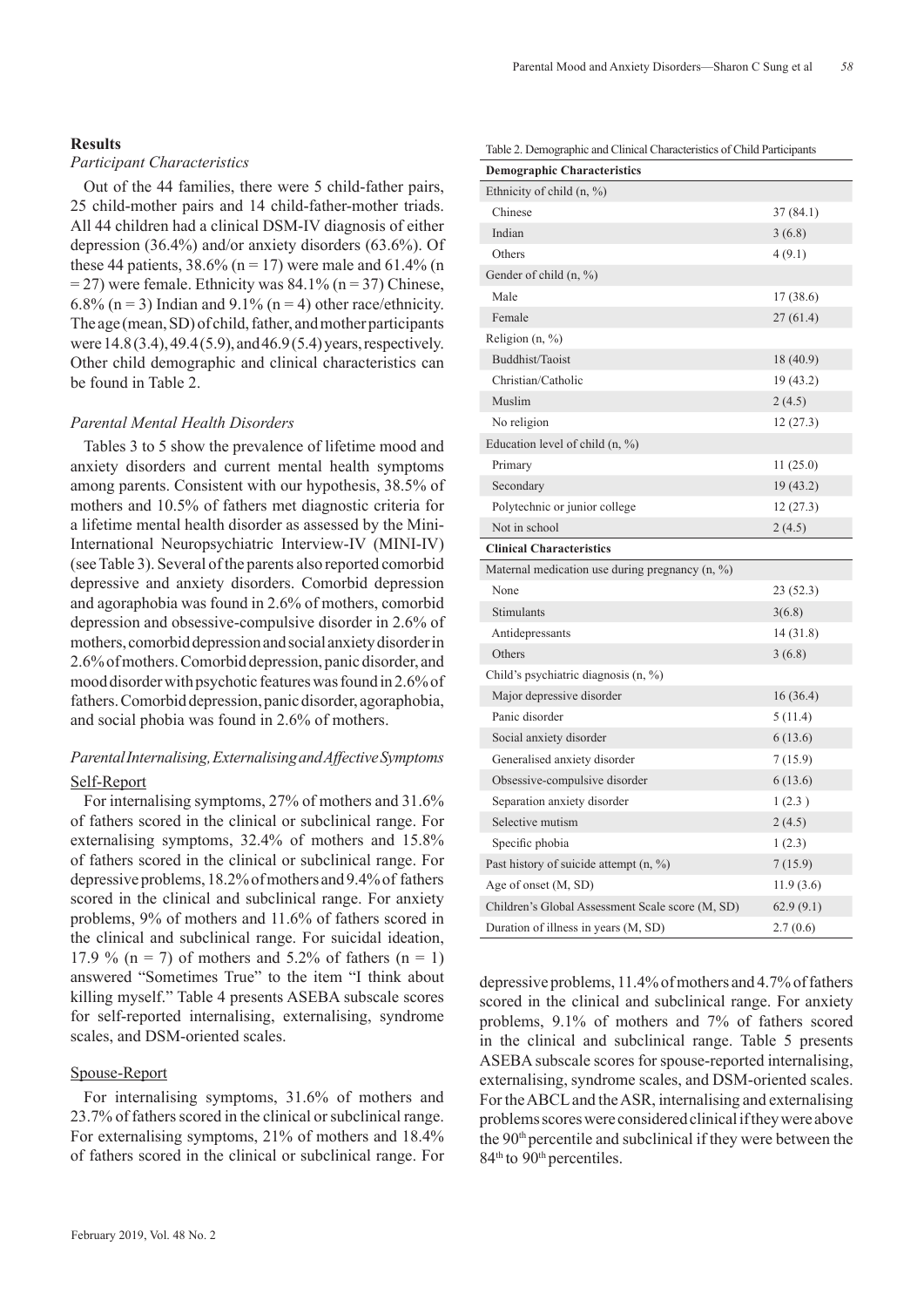|                                | Father $(n = 19)$ | Mother $(n = 39)$ |
|--------------------------------|-------------------|-------------------|
| MINI-IV diagnosis $(n, %)$     |                   |                   |
| Major depressive disorder      | 0(0)              | 9(23.1)           |
| Panic disorder                 | 0(0)              | 1(2.6)            |
| Social anxiety disorder        | 0(0)              | 1(2.6)            |
| Bipolar disorder               | 0(0)              | 0(0)              |
| Post-traumatic stress disorder | 0(0)              | 0(0)              |
| Agoraphobia                    | 1(5.3)            | 0(0)              |
| Obsessive-compulsive disorder  | 0(0)              | 0(0)              |
| Generalised anxiety disorder   | 0(0)              | 0(0)              |
| Any mood or anxiety disorder   | 2(10.5)           | 15 (38.5)         |

Table 3. Parent Lifetime MINI-IV Diagnoses

MINI-IV: Mini-International Neuropsychiatric Interview-IV

Table 4. Mental Health Symptoms among Parents (Self-Report)

|                                          | <b>Mother</b>   |                    | Father          |                    |
|------------------------------------------|-----------------|--------------------|-----------------|--------------------|
|                                          | <b>Clinical</b> | <b>Subclinical</b> | <b>Clinical</b> | <b>Subclinical</b> |
| Syndrome scores<br>$(n, \frac{9}{0})$    |                 |                    |                 |                    |
| Anxious/<br>depressed                    | 5(11.4)         | 2(4.5)             | 1(2.3)          | 2(4.7)             |
| Withdrawn                                | 4(9.1)          | 4(9.1)             | 2(4.7)          | 0(0)               |
| Somatic<br>complaints                    | 1(2.3)          | 6(13.6)            | 2(4.7)          | 2(4.7)             |
| Thought<br>problems                      | 1(2.3)          | 3(6.8)             | 1(2.3)          | 2(4.7)             |
| Attention<br>problems                    | 2(4.5)          | 3(6.8)             | 3(7.0)          | 0(0)               |
| Aggressive<br>problems                   | 1(2.3)          | 6(13.6)            | 2(4.7)          | 0(0)               |
| Rule-breaking<br>behaviour               | 0(0)            | 1(2.3)             | 1(2.3)          | 0(0)               |
| Intrusive                                | 0(0)            | 1(2.3)             | 1(2.3)          | 0(0)               |
| Internalising<br>problems                | 7 (15.9)        | 3(6.8)             | 5(11.6)         | 1(2.3)             |
| Externalising<br>problems                | 7(15.9)         | 5(11.4)            | 2(4.7)          | 1(2.3)             |
| Total problems                           | 9(20.5)         | 2(4.5)             | 3(7.0)          | 1(2.3)             |
| DSM-oriented<br>scale $(n, \frac{9}{0})$ |                 |                    |                 |                    |
| Depressive<br>problems                   | 3(6.8)          | 5(11.4)            | 2(4.7)          | 2(4.7)             |
| Anxiety<br>problems                      | 2(4.5)          | 2(4.5)             | 0(0)            | 5(11.6)            |
| Somatic<br>problems                      | 1(2.3)          | 5(11.4)            | 1(2.3)          | 2(4.7)             |
| Avoidant<br>personality<br>problems      | 2(4.5)          | 5(11.4)            | 0(0)            | 3(7.0)             |
| ADHD problems                            | 3(6.8)          | 1(2.3)             | 1(2.3)          | 1(2.3)             |
| Antisocial<br>personality<br>problems    | 0(0)            | 0(0)               | 0(0)            | 4(9.3)             |

ADHD: Attention deficit hyperactivity disorder; DSM: Diagnostic and Statistical Manual of Mental Disorders

| Table 5. Mental Health Symptoms among Parents (Spouse-Report) |  |  |
|---------------------------------------------------------------|--|--|
|                                                               |  |  |

|                                       | <b>Mother</b>   |                    | Father          |                    |
|---------------------------------------|-----------------|--------------------|-----------------|--------------------|
|                                       | <b>Clinical</b> | <b>Subclinical</b> | <b>Clinical</b> | <b>Subclinical</b> |
| Syndrome scores<br>(n, %)             |                 |                    |                 |                    |
| Anxious/<br>depressed                 | 2(4.5)          | 3(6.8)             | 1(2.3)          | 2(4.7)             |
| Withdrawn                             | 3(6.8)          | 2(4.5)             | 3(7.0)          | 4(9.3)             |
| Somatic<br>complaints                 | 2(4.5)          | 1(2.3)             | 0(0)            | 5(11.6)            |
| Thought<br>problems                   | 1(2.3)          | 1(2.3)             | 2(4.7)          | 2(4.7)             |
| Attention<br>problems                 | 1(2.3)          | 2(4.5)             | 3(7.0)          | 1(2.3)             |
| Aggressive<br>problems                | 1(2.3)          | 2(4.5)             | 2(4.7)          | 3(7.0)             |
| Rule-breaking<br>behaviour            | 0(0)            | 0(0)               | 2(4.7)          | 1(2.3)             |
| Intrusive                             | 0(0)            | 0(0)               | 1(2.3)          | 2(4.7)             |
| Internalising<br>problems             | 5(11.4)         | 1(2.3)             | 2(4.7)          | 7(16.3)            |
| Externalising<br>problems             | 1(2.3)          | 3(6.8)             | 5(11.6)         | 2(4.7)             |
| Total problems                        | 4(9.1)          | 2(4.5)             | 5(11.6)         | 2(4.7)             |
| DSM-oriented<br>scale $(n, %)$        |                 |                    |                 |                    |
| Depressive<br>problems                | 4(9.1)          | 1(2.3)             | 0(0)            | 2(4.7)             |
| Anxiety<br>problems                   | 0(0)            | 4(9.1)             | 0(0)            | 3(7.0)             |
| Somatic<br>problems                   | 3(6.8)          | 0(0)               | 2(4.7)          | 3(7.0)             |
| Avoidant<br>personality<br>problems   | 3(6.8)          | 1(2.3)             | 3(7.0)          | 3(7.0)             |
| ADHD problems                         | 1(2.3)          | 0(0)               | 3(7.0)          | 3(7.0)             |
| Antisocial<br>personality<br>problems | 0(0)            | 0(0)               | 2(4.7)          | 4(9.3)             |

ADHD: Attention deficit hyperactivity disorder; DSM: Diagnostic and Statistical Manual of Mental Disorders

#### **Discussion**

To our knowledge, this is the first study in the Asia Pacific region to document rates of psychiatric symptoms among parents of children attending an outpatient psychiatric clinic. Consistent with our hypothesis, 38.5% of mothers and 10.5% of fathers met diagnostic criteria for a lifetime mental health disorder as assessed by the MINI-IV. A higher percentage of mothers had greater tendency towards internalising problems while a higher percentage of fathers had greater tendency towards externalising problems. Our findings are consistent with previous overseas studies that reported a high rate of depression and anxiety among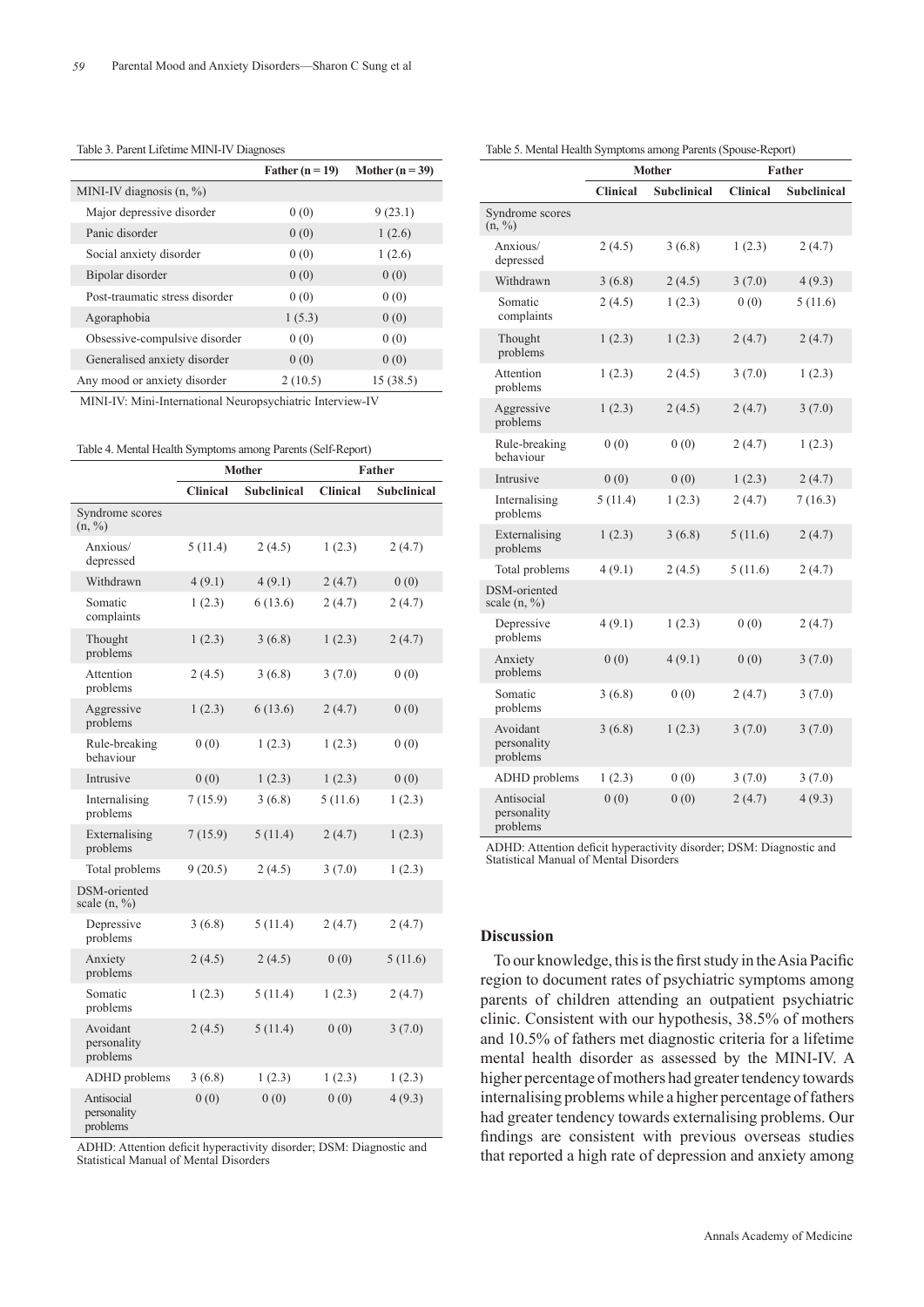parents of children seeking outpatient psychiatric care.12- 16 For example, Ferro et al found that 31% of mothers of children with depression met diagnostic criteria for a current psychiatric disorder.12 Similarly, Swartz et al found that 35% and 42% of mothers of children presenting for psychiatric evaluation met diagnostic criteria for depression and anxiety respectively.15 In addition, our findings that 31.6% of mothers and 23.7% of fathers scored in the clinical or subclinical range for internalising symptoms are in keeping with Middeldorp et al who found that 20% of both mothers and fathers of children presenting for psychiatric evaluation displayed such symptoms,<sup>14</sup> and with Vidair et al who found that 18.8% of mothers and 18.4% of fathers reported elevated internalising symptoms.16

Local data to explain the high rate of depression and anxiety among parents are relatively limited. In the adult population in Singapore, depression has been associated with being a single mother,<sup>39</sup> and having poorer quality of life with respect to physical and mental health functioning.<sup>40</sup> Generalised anxiety disorder has been associated with increased psychiatric comorbidity, history of threatening life events, and increased odds of being divorced.<sup>41</sup> These factors may contribute to poor parenting and adverse family environments. Maladaptive ruminations $42$  and feelings of shame in depression<sup>43</sup> may also contribute to a greater tendency towards internalising problems among adult Singaporeans.

Some strengths and limitations of our study should be highlighted. Strengths include the use of a multi-informant approach to gather information on psychiatric symptoms among parents, use of validated rating scales and structured diagnostic interviews, and administration of study assessments by highly trained research staff. These methods allow for a more accurate and reliable understanding of psychopathology in our sample. Our study also has a number of limitations. First, our findings are generalisable only to a self-selected group of parents bringing their children for treatment at an outpatient psychiatric clinic and may not be generalisable to other groups of fathers or mothers. Second, 60% of eligible participants declined participation in our study. It is unknown whether they differ in demographic and clinical characteristics to the participants who were recruited. The fact that only 45% of fathers and 89% of mothers were assessed could also have introduced a bias into the findings. The lower rate of participation by fathers limits the extent to which our results reflect the true rates of affective disorders in this group. Furthermore, men with depression are less likely to seek help and more likely to attempt suicide with high perceived lethality.44 It is quite possible that fathers who were depressed or anxious would be less likely to participate in a study evaluating their emotional and behavioural health. Nevertheless, our findings

are consistent with previous literature demonstrating higher rates of psychopathology among parents of children attending outpatient psychiatric clinics. In addition, a control group (parents of children without psychiatric illnesses) was not included. Due to the ethnic composition of our study sample, no Malay families were included. Future studies should include a larger sample to reflect the ethnic composition in Singapore more accurately. Finally, there were also lacking demographic details (aside from parent age and ethnicity), so we would be unable to examine the extent to which these are associated with parental psychopathology, and we were unable to examine the temporal relationships and strength of association between child and parent symptoms (i.e. duration and severity). Finally, due to the cross-sectional study design, we cannot assess the causative relationship between child and parental psychopathology.

Our study also highlights several possibilities for future research. First, prior research has demonstrated the negative physical<sup>45</sup> and mental health<sup>46</sup> consequences that parental smoking may have on children. Hence, future studies may be useful to elucidate the role of parental smoking and alcohol misuse and how this may mediate the intergenerational transmission of psychopathology. Second, information regarding parents' demographics (e.g. education, occupation, family income), psychiatric history and treatment received may also help identify treatment gaps. Among Singaporean adults, depression and anxiety have been associated with unemployment. $47$ chronic diseases<sup>48</sup> and caregiving for older parents with chronic diseases such as stroke.<sup>49</sup> Further information on the causes of depression and anxiety in parents whose children are receiving psychiatric treatment will also help with designing appropriate interventions for these parents.

### **Conclusion**

The data presented here may be seen as an important first step in designing appropriate family-based prevention and intervention strategies for children and families in Singapore. Our preliminary results indicate that, consistent with findings from overseas studies, parents (particularly mothers) of clinically-referred children with mood and anxiety disorders have higher lifetime rates of affective disorders as compared to adults in the general population. They are also at risk for clinically significant elevations in internalising and externalising symptoms, which may impact their current functioning and ability to manage their child's illness. These findings highlight an increasing need for coordinated care to identify and treat mental illnesses such as depression and anxiety.<sup>50</sup> Research on Singaporean adults with anxiety and depression demonstrated that poor self-rated mental health status predicted the tendency of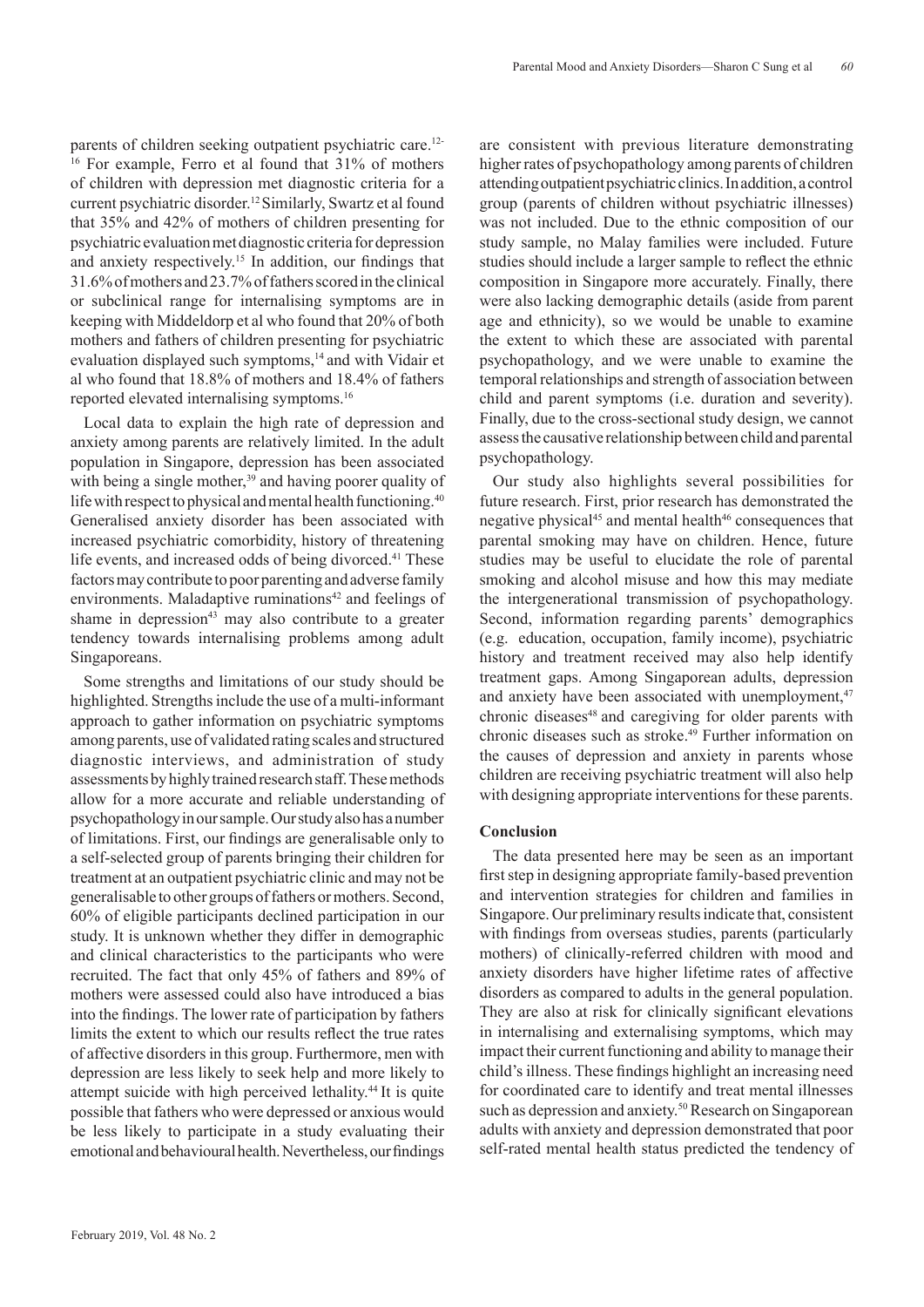patients to seek help.51 Child and adolescent psychiatrists are in a strong position to encourage parents to be screened for anxiety and depression. Advances in technology, including the use of smart phone applications that focus on mental health, may be useful in the early identification and management of depression.52,53 Improving the child's environment through treatment of parental mental health problems is likely to have positive outcomes on child symptoms and functioning and vice versa. In the long term, identification of modifiable environmental risk factors may also allow for family-based environmental interventions.

#### *Acknowledgments*

*This study was funded by an NHG-KTPH Small Innovative Grant award to the first author (Project Code: SIG/12006). The authors would like to thank the participants and their families, Dr Ooi Yoon Phaik, Dr Charlotte Haley, the staff of the IMH Department of Child and Adolescent Psychiatry and the REACH community teams for their support of this project.*

#### **REFERENCES**

- 1. Reck C, Nonnenmacher N, Zietlow AL. Intergenerational transmission of internalising behavior: the role of maternal psychopathology, child responsiveness and maternal attachment style insecurity. Psychopathology 2016;49:277-84.
- 2. Starr LR, Conway CC, Hammen CL, Brennan PA. Transdiagnostic and disorder-specific models of intergenerational transmission of internalising pathology. Psychol Med 2014;44:161-72.
- 3. Oquendo MA, Ellis SP, Chesin MS, Birmaher B, Zelazny J, Tin A, et al. Familial transmission of parental mood disorders: unipolar and bipolar disorders in offspring. Bipolar Disord 2013;15:764-73.
- 4. Oppenheimer CW, Hankin BL, Young JF, Smolen A. Youth genetic vulnerability to maternal depressive symptoms: 5-HTTLPR as moderator of intergenerational transmission effects in a multiwave prospective study. Depress Anxiety 2013;30:190-6.
- 5. Morgan JK, Ambrosia M, Forbes EE, Cyranowski JM, Amole MC, Silk JS, et al. Maternal response to child affect: role of maternal depression and relationship quality. J Affect Disord 2015;187:106-13.
- 6. Goncalves H, Pearson RM, Horta BL, Gonzalez-Chica DA, Castilho E, Damiani M, et al. Maternal depression and anxiety predicts the pattern of offspring symptoms during their transition to adulthood. Psychol Med 2016;46:415-24.
- 7. Pereira AI, Mendonca D, Muris P. The relationships among parental anxiety, parenting, and children's anxiety: the mediating effects of children's cognitive vulnerabilities. J Child and Family Studies 2014;23:399-409.
- 8. Elgar FJ, McGrath PJ, Waschbusch DA, Stewart SH, Curtis LJ. Mutual influences on maternal depression and child adjustment problems. Clin Psychol Rev 2004;24:441-59.
- 9. Hirshfeld-Becker DR, Micco JA, Henin A, Petty C, Faraone SV, Mazursky H, et al. Psychopathology in adolescent offspring of parents with panic disorder, major depression, or both: a 10-year follow-up. Am J Psychiatry 2012;169:1175-84.
- 10. Weissman MM, Wickramaratne P, Gameroff MJ, Warner V, Pilowsky D, Kohad RG, et al. Offspring of depressed parents: 30 years later. Am J Psychiatry 2016;173:1024-32.
- 11. Swartz HA, Cyranowski JM, Cheng Y, Zuckoff A, Brent DA, Markowitz JC, et al. Brief psychotherapy for maternal depression: impact on mothers and children. J Am Acad Child Adolesc Psychiatry 2016;55:495-503e2.
- 12. Ferro T, Verdeli H, Pierre F, Weissman MM. Screening for depression in mothers bringing their offspring for evaluation or treatment of depression. Am J Psychiatry 2000;157:375-9.
- 13. Cooper PJ, Fearn V, Willetts L, Seabrook H, Parkinson M. Affective disorder in the parents of a clinic sample of children with anxiety disorders. J Affect Disord 2006;93:205-12.
- 14. Middeldorp CM, Wesseldijk LW, Hudziak JJ, Verhulst FC, Lindauer RJ, Dieleman GC. Parents of children with psychopathology: psychiatric problems and the association with their child's problems. Eur Child Adolesc Psychiatry 2016;25:919-27.
- 15. Swartz HA, Shear MK, Wren FJ, Greeno CG, Sales E, Sullivan BK, et al. Depression and anxiety among mothers who bring their children to a pediatric mental health clinic. Psychiatr Serv 2005;56:1077-83.
- 16. Vidair HB, Reyes JA, Shen S, Parrilla-Escobar MA, Heleniak CM, Hollin IL, et al. Screening parents during child evaluations: exploring parent and child psychopathology in the same clinic. J Am Acad Child Adolesc Psychiatry 2011;50:441-50.
- 17. Hudziak JJ, Achenbach TM, Althoff RR, Pine DS. A dimensional approach to developmental psychopathology. Int J Methods Psychiatr Res 2007;16 Suppl 1:S16-23.
- 18. Chong SA, Abdin E, Vaingankar JA, Heng D, Sherbourne C, Yap M, et al. A population-based survey of mental disorders in Singapore. Ann Acad Med Singapore 2012;41:49-66.
- 19. Picco L, Subramaniam M, Abdin E, Vaingankar JA, Chong SA. Gender differences in major depressive disorder: findings from the Singapore Mental Health Study. Singapore Med J 2017;58:649-55.
- 20. Chong SA, Abdin E, Sherbourne C, Vaingankar J, Heng D, Yap M, et al. Treatment gap in common mental disorders: the Singapore perspective. Epidemiol Psychiatr Sci 2012;21:195-202.
- 21. Lim CG, Ong SH, Chin CH, Fung DS. Child and adolescent psychiatry services in Singapore. Child Adolesc Psychiatry Ment Health 2015;9:7.
- 22. Fung D, Ong LP, Tay SL, Sim WH, editors. REACH Chronicles: A Community Mental Health Model for Children and Adolescents in Singapore. Singapore: World Scientific; 2012.
- 23. Sheehan DV, Lecrubier Y, Sheehan KH, Amorim P, Janavs J, Weiller E, et al. The Mini-International Neuropsychiatric Interview (M.I.N.I.): the development and validation of a structured diagnostic psychiatric interview for DSM-IV and ICD-10. J Clin Psychiatry 1998;59 Suppl 20:22-33;quiz 4-57.
- 24. Shaffer D, Fisher P, Lucas CP, Dulcan MK, Schwab-Stone ME. NIMH Diagnostic Interview Schedule for Children Version IV (NIMH DISC-IV): description, differences from previous versions, and reliability of some common diagnoses. J Am Acad Child Adolesc Psychiatry 2000;39:28-38.
- 25. Achenbach TM. The Achenbach System of Empirically Based Assessement (ASEBA): Development, Findings, Theory, and Applications. Burlington, Vermont, USA: University of Vermont Research Center for Children, Youth and Families; 2009.
- 26. Achenbach TM, Becker A, Dopfner M, Heiervang E, Roessner V, Steinhausen HC, et al. Multicultural assessment of child and adolescent psychopathology with ASEBA and SDQ instruments: research findings, applications, and future directions. J Child Psychol Psychiatry 2008;49:251-75.